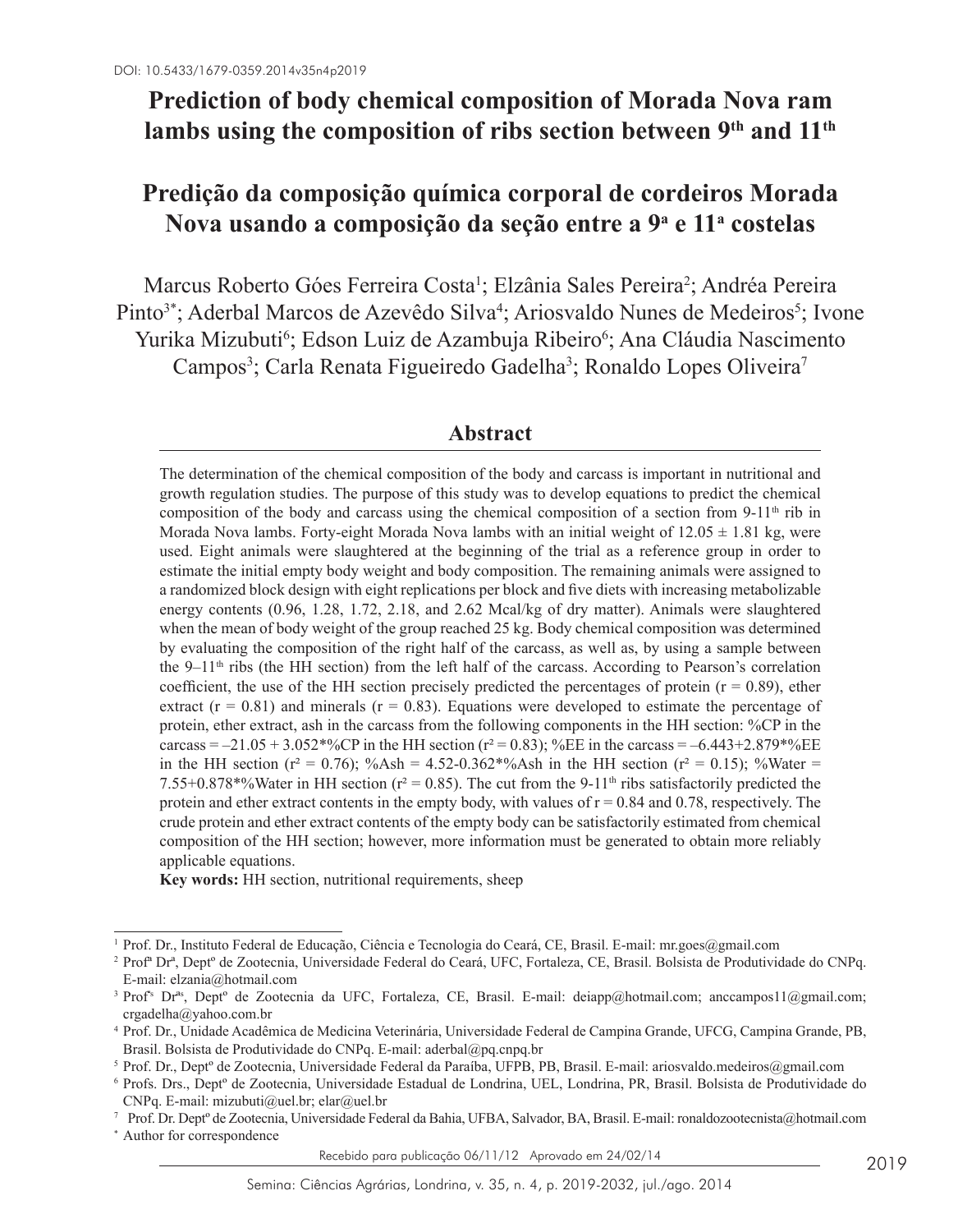# **Resumo**

A determinação da composição química do corpo e da carcaça é importante em estudos sobre regulação nutricional e do crescimento. O objetivo do presente estudo foi desenvolver equações para predição da composição química do corpo e da carcaça utilizando a composição química da seção entre a 9-11ª costela em cordeiros Morada Nova. Foram utilizados quarenta e oito cordeiros Morada Nova com peso inicial de 12,05  $\pm$  1,81 kg. Oito animais foram abatidos no início do experimento para servir como grupo referência com o objetivo de estimar o peso do corpo vazio inicial e a composição corporal. Os animais remanescentes foram distribuídos em delineamento em blocos inteiramente casualizados com oito repetições por bloco e cinco dietas contendo níveis crescentes de energia metabolizável (0,96; 1,28; 1,72; 2,18 e 2.62 Mcal/kg de matéria seca). Os animais foram abatidos quando a média de peso corporal do grupo alcançou 25kg. A composição química corporal foi determinada pela avaliação da composição da meia carcaça direita, bem como, pela utilização de uma amostra entre a 9-11ª costela (seção HH) obtida na meia carcaça esquerda. De acordo com o coeficiente de correlação de Pearson, a utilização da seção HH foi sensível para predizer as porcentagens de proteína (r = 0,89), extrato etéreo  $(r = 0.81)$  e minerais  $(r = 0.83)$ . Equações foram desenvolvidas para estimar a percentagem de proteína, extrato etéreo, cinzas na carcaça dos seguintes componentes na seção HH: %PB na carcaça =  $-21.05 +$ 3,052\*%PB na seção HH ( $r^2 = 0.83$ ); %EE na carcaca = -6,443+2,879\*%EE na seção HH ( $r^2 = 0.76$ ); %Cinzas = 4,52-0,362\*%Cinzas na seção HH ( $r^2$  = 0,15); % $\angle$ Agua = 7,55+0,878\*%Agua na seção HH  $(r^2 = 0.85)$ . O corte a partir da seção entre as costelas 9-11<sup>e</sup> serviu satisfatoriamente para predizer os conteúdos de proteína e extrato etéreo no corpo vazio, com valores de  $r = 0.84$  e 0.78, respectivamente. Os conteúdos de proteína bruta e extrato etéreo do corpo vazio podem ser satisfatoriamente estimados a partir da composição química da seção HH; contudo, mais informações devem ser geradas para obtenção de equações mais seguramente aplicáveis.

**Palavras-chave**: Exigência nutricional, ovinos, seção HH

## **Introduction**

Several countries have already set nutritional norms for their sheep herds, taking into account the peculiarities of their realities (AFRC, 1993; NRC, 2007). In Brazil, many studies have been conducted for estimations of the nutritional requirements of sheep, which will very soon allow performing meta-analysis on many experiments with the goal of publishing a table of nutritional requirements of beef sheep, including hair sheep.

The first step for determining nutritional requirements is to measure the body composition of the animals, which may be obtained by direct or indirect methods. Although the direct determination of body composition by grinding and analyzing all body tissues is the most reliable method, it is expensive, time consuming, and laborious. Numerous methods have been developed to estimate both body and carcass compositions, including linear measurements (KIRTON et al., 1985; TRENKLE, 1986), ultrasound (STANFORD

et al., 1985; GUIROY et al., 2001), carcass specific gravity (KRAYBILL; BITTER; HANKINS, 1952; MILLER et al., 1988), dilution techniques (e.g. urea; WELLS; PRESTON, 1998), as well as assessing tritium or deuterium contents (CROOKER; WEBER; ANDREW, 1998). However, some of these methods have inconsistent repeatability, high costs, or are justifiable only under certain experimental conditions (MILLER et al., 1988; STANFORD; JONES; PRICE, 1998).

According to Marcondes, Valadares Filho and Paulino (2009), the method of rib cuts (HANKINS; HOWE, 1946) has been become the validation aim for Brazilian conditions, where studies on cattle, especially Zebu cattle, predominate. Hankins and Howe (1946) found significant correlations of 0.83, 0.91, and 0.53 among the contents of protein, ether extract and ash in the  $9-11<sup>th</sup>$  rib section (HH section) and those obtained by chemical analysis of the carcass. In a study on Angus and Holstein cattle, Nour and Thonney (1994) concluded that HH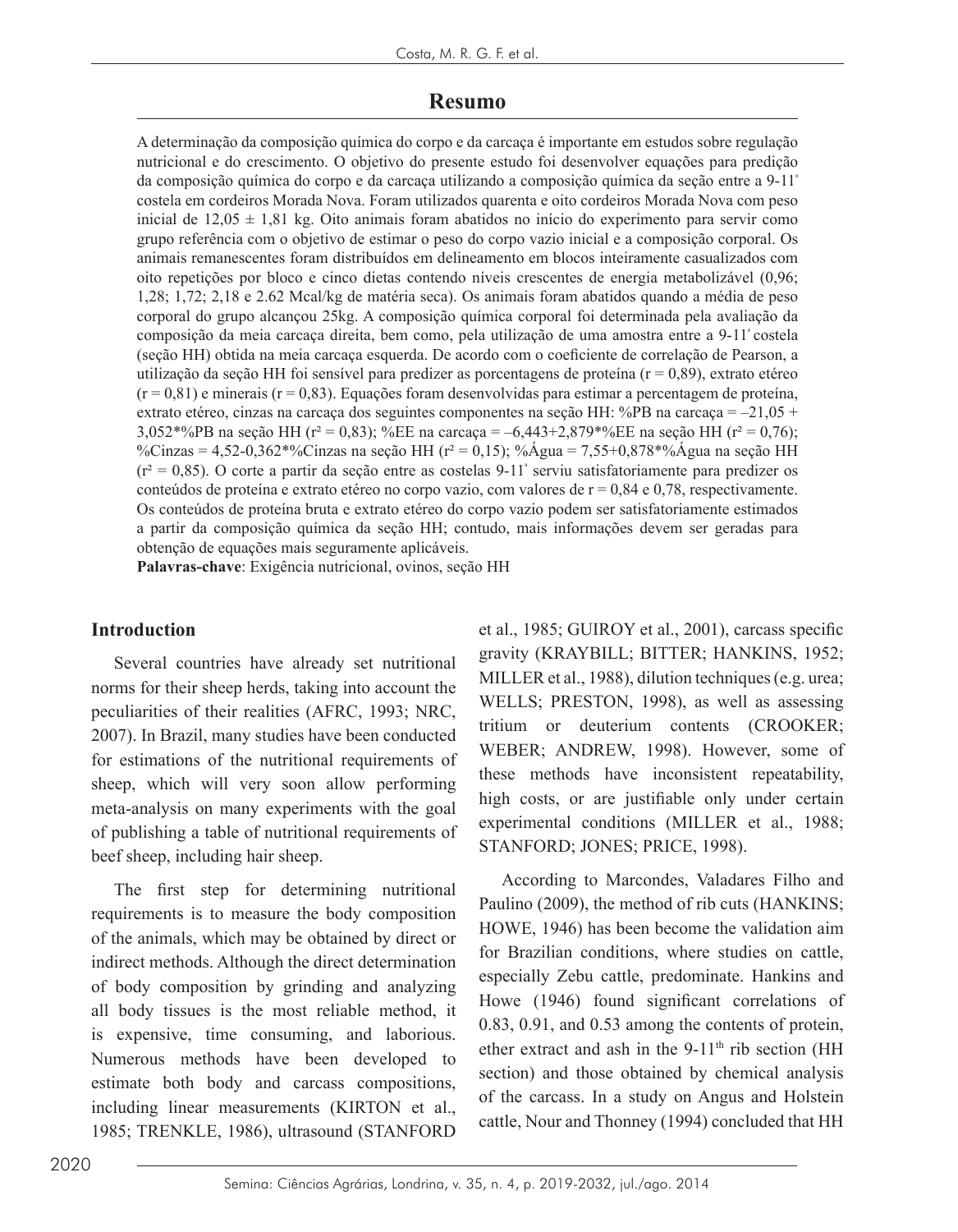section composition can be used with precision for predicting carcass composition, except for minor adjustments with relation to the breed. The indirect method based on the 9-11<sup>th</sup> cut has been widely used in cattle because it is a cheap and fast method (MARCONDES et al., 2012).

Few attempts have been made to predict the body chemical composition of goats using body parts (FERNANDES et al., 2008). Medeiros (2001) found a high correlation  $(r = 0.76)$  between the fat chemical composition of the 9-11<sup>th</sup> rib section and the body fat of Saanen kids. Similarly and Teixeira (2004) reported that the 9-11<sup>th</sup> rib section and neck had the highest accuracy in predicting the body composition of F1 Saanen×Boer kids. Teixeira (2004) suggested the use of the neck to estimate the body composition to minimize damage to the carcass due to the removal of the  $9-11<sup>th</sup>$  rib section. Fernandes et al. (2008) indicated that the chemical composition of organs plus blood and the  $9-11<sup>th</sup>$ rib section accurately predicted the composition of protein, fat, ash, and water in the body. Nonetheless, more work is needed to evaluate the accuracy and repeatability of this component to predict carcass composition. Therefore, the purpose of this study was to develop equations to predict the chemical composition of the body and carcass using the chemical composition of the 9-11<sup>th</sup> rib section of Morada Nova lambs.

## **Material and Methods**

#### *Experimental site*

This trial was conducted at the Department of Animal Science at the Federal University of Ceara, in Fortaleza, state of Ceara (CE), Brazil, from February to June 2010. Humane animal care and handling procedures were followed according to the University's animal care committee.

### *Animals, housing aad experimental diets*

Forty-eight Morada Nova lambs, non-castrated males, with an average initial body weight (BW) of  $12.05 \pm 1.81$  kg at about two months of age, were used. First, the animals were identified, dewormed and placed in individual stalls with feeding troughs to supply the diets and water. After a ten-day adaptation period, eight animals were randomly selected and slaughtered to serve as reference for the empty body weight (EBW) estimates and the initial body composition.

The remaining lambs  $(n = 40)$  were allocated randomly to five treatments that consisted of increasing levels of metabolizable energy (0.96, 1.28, 1.72, 2.18, and 2.62 Mcal/kg DM) obtained from different roughage:concentrate ratios (95:5, 80:20, 60:40, 40:60, and 20:80). The experimental design used was a randomized block with five replications. Tifton 85 hay was used as roughage.

The experimental diets were formulated according to the NRC (2007). Animals were fed twice daily (at 8:00 a.m. and 4:00 p.m.) *ad libitum*, allowing up to 10% orts. The diets were fed as a total mixed ration. Daily DM intake (DMI) was determined by difference between the weight of offered and orted diets. Every day, before feeding the animals, the diet orts of each animal were removed and weighted, and data were recorded in spreadsheets for daily control. Samples of feed and orts were weighed daily, sampled and frozen for subsequent chemical analysis.

# *Diet digestibility determination and prediction of diet metabolizable energy*

Digestibility trials were conducted eight times throughout the experiment to determine the metabolizable energy (ME) of the diet. Indigestible neutral detergent fiber (iNDF) was used as a marker to estimate fecal dry matter excretion, as described by Casali et al*.* (2008). Faeces were collected for three consecutive days, every 15 days during the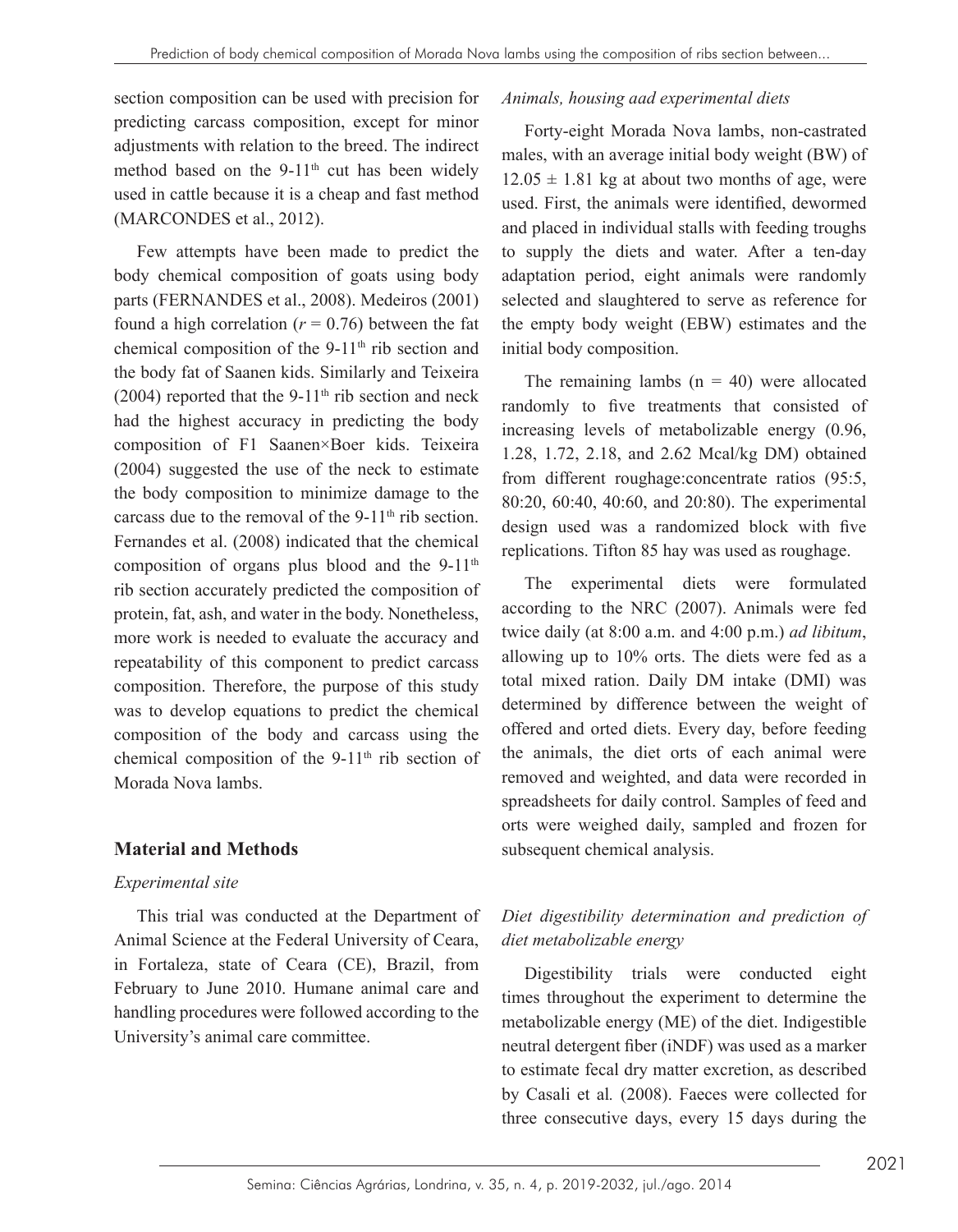experimental period, at 8:00 a.m. on the first day, at noon on the second day, and at 4:00 p.m. on the third day.

The amount of iNDF in the faecal samples, orts, concentrates, and Tifton 85 hay were obtained through *in situ* incubations over a period of 240 hours in the rumen of a cow. After this period, the samples were washed in water until it became totally clear. Subsequently, they were boiled for 1 hour in a neutral detergent solution (VAN SOEST; ROBERTSON; LEWIS, 1991), washed with boiling water, then acetone, and finally dried in a forcedair oven at 55°C for 24 hours. The remains were weighed and considered to be the iNDF (CASALI et al., 2008).

The dietary digestible energy (DE) was estimated to be 4.409 Mcal/kg of the total digestible nutrients (TDN), and DE was converted to metabolizable energy (ME) using an efficiency of 82% (NRC, 2000).

#### *Chemical analysis*

Forage, concentrate and refuse samples were dried in a forced air oven at 55°C for 72 hours, then ground in a knife mill with a 1 mm screen (Wiley mill, Arthur H. Thomas, Philadelphia, PA, USA). The samples were analyzed for contents of dry matter (DM; AOAC, 1990; method number

930.15), mineral matter (MM; AOAC, 1990; method number 924.05), crude protein (CP; AOAC, 1990; method number 984.13), ether extract (EE; AOAC, 1990; method number 920.39), and acid detergent fiber (ADF; AOAC, 1990; method number 973.18). To analyze neutral detergent fiber (NDF), the samples were treated with thermostable alpha-amylase without using sodium sulfite, and corrected for residual ash (MERTENS, 2002) and residual nitrogenous compounds (LICITRA; HERNANDEZ; VAN SOEST, 1996). The total carbohydrate content (TC) was calculated according to Sniffen et al. (1992) (Eq.[1]):

$$
TC (\%) = 100 - (\%CP + \%EE + \%ash)
$$
 (1)

The non-fibrous carbohydrates (NFC) were calculated using the equation adapted from Weiss (1999) (Eq. [2]):

$$
NFC (\%) = 100 - (\%NDFap + \%CP + \%EE + \%ash)(2)
$$

For the concentrates, due to the presence of urea in their formation, the NFC was calculated using the adapted equation from Hall (2000) (Eq.[3]):

$$
NFC = 100 - ((%CP - %CP derived from 100 + 9)°
$$
  
of the 100 + %NDFap + %EE + %ash) (3)

Diets were composed of Tifton 85 hay (as roughage) and concentrates based on corn grain, soybean meal, urea, limestone, dicalcium phosphate, sodium chloride, and a mineral premix (Tables 1 and 2).

|                          | Tifton | Corn  | Soybean |       |       | Concentrate |       |          |
|--------------------------|--------|-------|---------|-------|-------|-------------|-------|----------|
| Nutrient $(g/kg)$        | hay    | meal  | meal    |       | 2     | 3           | 4     | 5        |
| Dry matter               | 953.6  | 891.0 | 951.8   | 967.0 | 962.4 | 954.3       | 958.3 | 947.3    |
| Organic matter           | 873.8  | 879.3 | 885.7   | 930.4 | 889.2 | 911.9       | 919.5 | 903.2    |
| Crude protein            | 78.9   | 91.4  | 546.3   | 298.6 | 525.5 | 279.3       | 221.3 | 188.9    |
| Ether extract            | 14.6   | 53.9  | 29.1    | 25.4  | 29.7  | 36.7        | 34.2  | 30.8     |
| Ash                      | 79.8   | 11.7  | 66.1    | 36.6  | 73.2  | 42.4        | 38.8  | 44.1     |
| NDF <sup>A</sup>         | 754.0  | 176.6 | 154.3   | 128.7 | 132.0 | 142.9       | 140.6 | 145.8    |
| NDIN <sup>B</sup>        | 0.44   | 0.38  | 0.56    | 0.14  | 0.23  | 0.14        | 0.15  | 0.14     |
| ADF <sup>c</sup>         | 447.2  | 82.8  | 145.4   | 96.7  | 75.2  | 44.0        | 48.6  | 47.2     |
| <b>ADIN</b> <sup>D</sup> | 2.66   | 5.44  | 0.38    | 0.04  | 0.32  | 0.04        | 0.04  | 0.04     |
|                          |        |       |         |       |       |             |       | continua |

**Table 1.** Chemical composition of the ingredients in g/kg DM.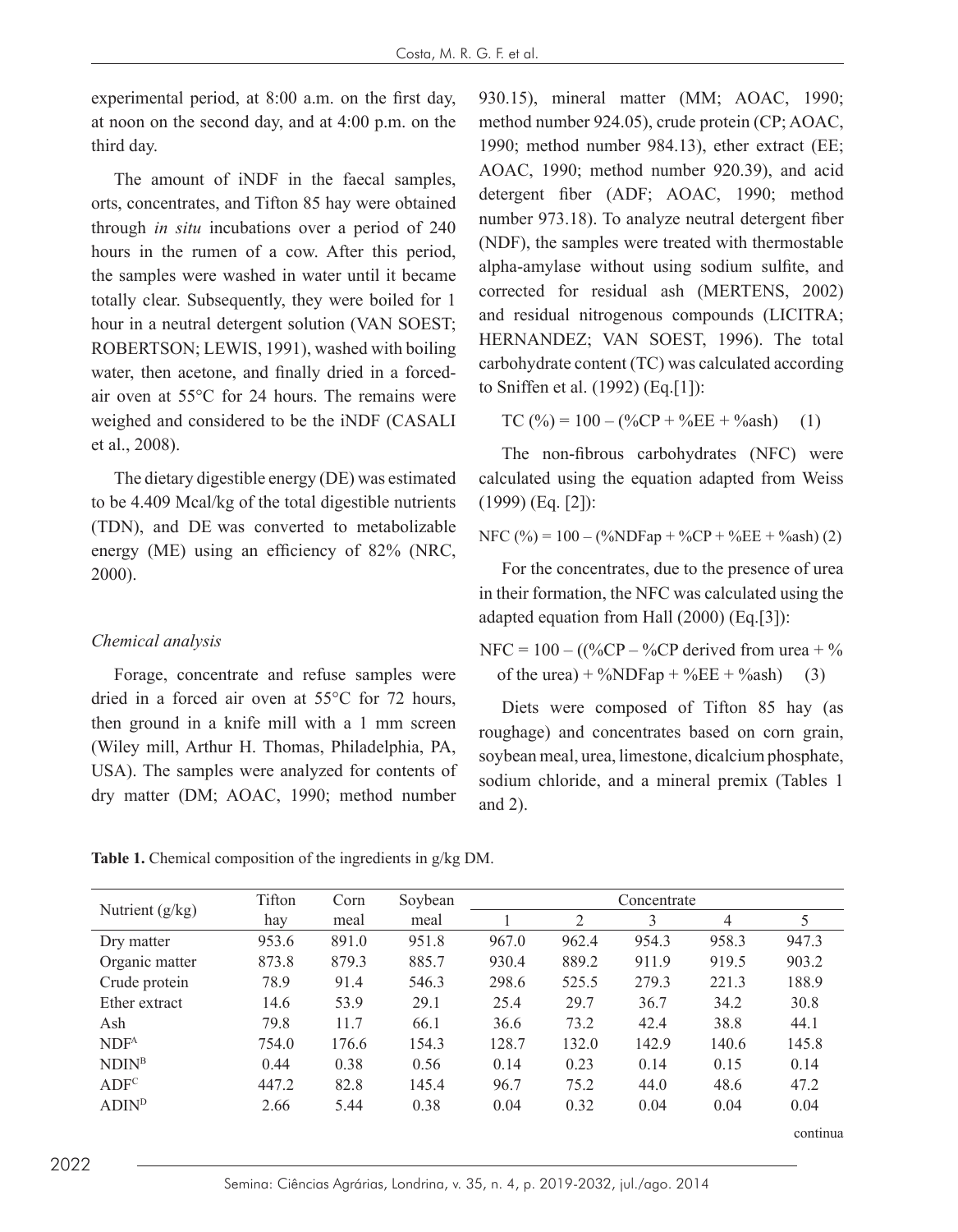| Lignin          | 51.2  | 8.1   | 37.3  | 9.5   | 13.8  | 16.4  | 18.9  | 19.4  |
|-----------------|-------|-------|-------|-------|-------|-------|-------|-------|
| Cellulose       | 304.4 | 24.1  | 55.3  | 35.7  | 72.0  | 33.7  | 33.5  | 35.3  |
| Hemicellulose   | 306.8 | 93.8  | 8.9   | 32.0  | 56.8  | 98.9  | 92.0  | 98.6  |
| <b>TCE</b>      | 826.7 | 842.9 | 358.4 | 675.1 | 393.6 | 662.0 | 680.6 | 693.7 |
| FC <sup>F</sup> | 701.3 | 138.8 | 104.2 | 96.0  | 99.5  | 110.7 | 95.3  | 104.0 |
| <b>NFCG</b>     | 125.3 | 704.1 | 254.2 | 579.1 | 294.1 | 551.3 | 585.3 | 589.7 |

continuação

 $^{\text{A}}$ NDF = neutral detergent fiber.

 $BNDIN$  = neutral detergent insoluble nitrogen.

 $C_{\text{ADF}}$  = acid detergent fiber.

 $DADIN = acid$  detergent insoluble nitrogen.

 $ETC = total carbohydrates.$ 

 $FFC = fibrous \ carbohydroductates.$ 

 $GNFC = non-fibrous\ carbohydrates.$ 

**Source**: Elaboration of the authors.

**Table 2.** Composition of the experimental diets.

|                                   | Level of metabolizable energy (Mcal/kg DM) |       |       |       |       |  |
|-----------------------------------|--------------------------------------------|-------|-------|-------|-------|--|
| Ingredient                        | 0.96                                       | 1.28  | 1.72  | 2.18  | 2.62  |  |
| Tifton hay                        | 95                                         | 80    | 60    | 40    | 20    |  |
| Concentrate                       | 5                                          | 20    | 40    | 60    | 80    |  |
| Corn meal <sup>A</sup>            | 626.3                                      | 158.7 | 694.5 | 724.6 | 756.1 |  |
| Soybean meal <sup>A</sup>         | 326.2                                      | 806.5 | 285.3 | 248.8 | 225.9 |  |
| Urea <sup>A</sup>                 | 37.7                                       | 30.0  | 12.5  | 11.2  | 5.1   |  |
| Limestone <sup>A</sup>            |                                            |       |       | 5.4   | 6.6   |  |
| Dicalcium phosphate <sup>A</sup>  |                                            |       |       |       | 0.7   |  |
| Sodium chloride <sup>A</sup>      | 8.6                                        | 4.0   | 7.0   | 9.3   | 5.0   |  |
| Mineral premix <sup>A,B</sup>     | 1.2                                        | 0.8   | 0.7   | 0.7   | 0.6   |  |
| Chemical components               |                                            |       |       |       |       |  |
| Dry matter $(g/kg)$               | 954.3                                      | 955.4 | 953.9 | 956.4 | 951.2 |  |
| Ash (g/kg DM)                     | 38.0                                       | 78.5  | 64.8  | 55.2  | 51.2  |  |
| Crude protein (g/kg DM)           | 89.9                                       | 168.2 | 159.1 | 164.4 | 166.9 |  |
| Ether extract $(g/kg DM)$         | 24.9                                       | 26.7  | 27.9  | 22.4  | 27.6  |  |
| Neutral detergent fiber (g/kg DM) | 722.5                                      | 629.6 | 509.6 | 386.0 | 267.4 |  |
| Acid detergent fiber (g/kg DM)    | 429.6                                      | 372.8 | 285.9 | 208.0 | 127.2 |  |
| Lignin $(g/kg DM)$                | 49.1                                       | 43.7  | 37.3  | 31.8  | 25.8  |  |
| Cellulose (g/kg DM)               | 293.2                                      | 259.8 | 197.6 | 142.8 | 89.6  |  |
| Hemicellulose (g/kg DM)           | 293.0                                      | 256.8 | 223.7 | 178.0 | 140.2 |  |
| Fibrous carbohydrates (g/kg DM)   | 671.1                                      | 581.0 | 465.1 | 337.7 | 223.5 |  |
| Total carbohydrates (g/kg DM)     | 817.3                                      | 735.7 | 764.6 | 754.0 | 746.3 |  |
| Non fiber carbohydrate (g/kg DM)  | 146.2                                      | 154.7 | 299.5 | 416.3 | 522.8 |  |
| TDN <sup>C</sup> (g/kg DM)        | 280.1                                      | 344.6 | 453.9 | 593.9 | 723.6 |  |
| TDN:CP <sup>D</sup>               | 3.12                                       | 2.04  | 2.85  | 3.61  | 4.33  |  |

ACentesimal concentration in relation to the concentrated portion of the diets.

<sup>B</sup>Composition: Ca 7.5%; P 3%; Fe 16.500 ppm; Mn 9.750 ppm; Zn 35.000 ppm; I 1000 ppm; Se 225 ppm; Co 1000 ppm.

<sup>c</sup>Total digestible nutrients.

<sup>D</sup>Total digestible nutrients:Crude protein.

**Source**: Elaboration of the authors.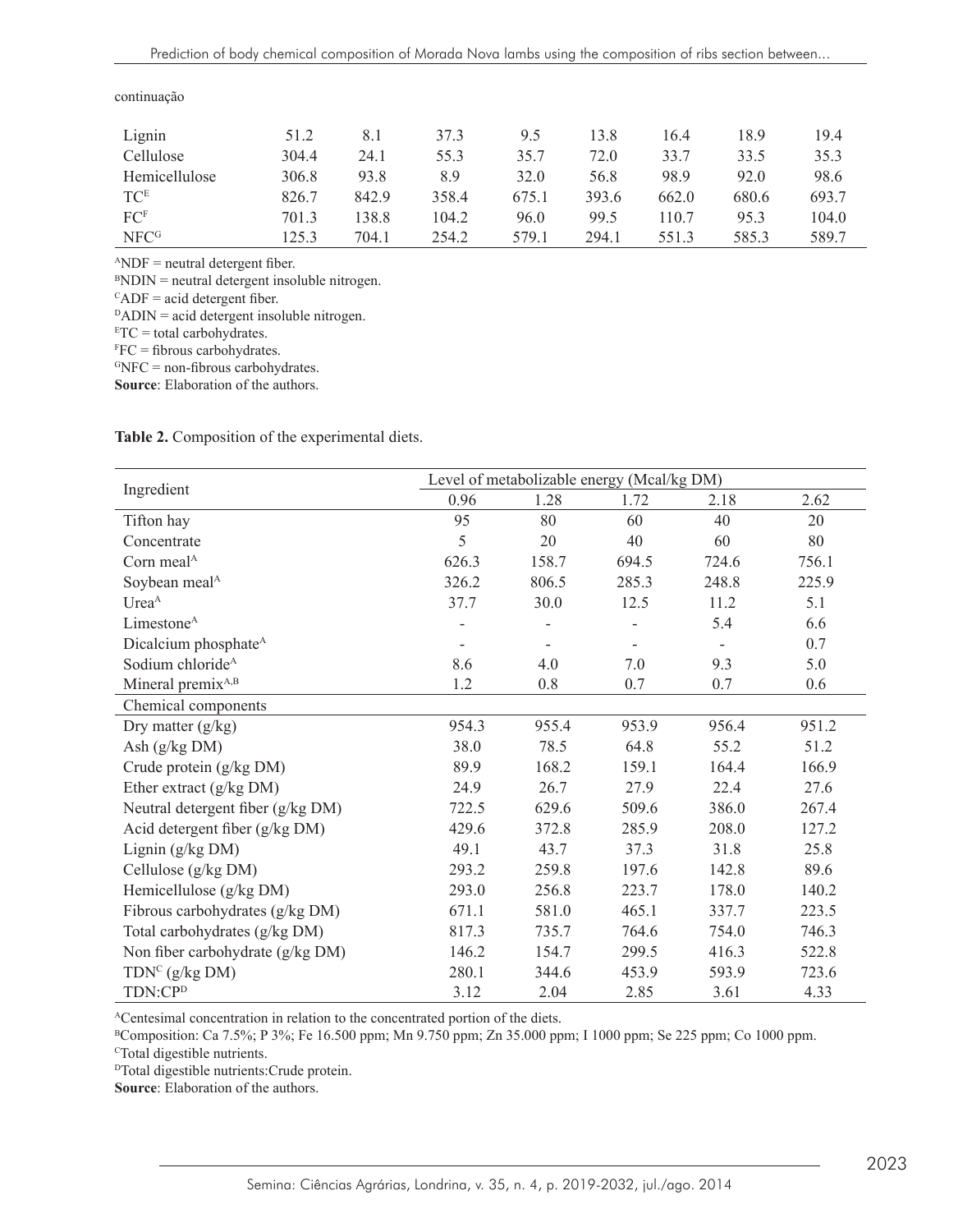### *Performance and slaughter procedures*

Animals were weighed weekly to follow the average weight gain (AWG), and when the BW mean of the treatment reached 25 kg, the animals were slaughtered. On this occasion, one animal from the group with the lowest energy concentration in the diet was also slaughtered (animals placed in the treatment with 0.96 Mcal/kg DM of ME). This procedure was carried out for each group until all the animals were slaughtered. Before slaughter, shrunk body weight (SBW) was measured as the BW after 18 hours of feed and water fast. At slaughter, lambs were stunned by using a cash knocker and killed by exsanguination by using conventional humane procedures.

Blood was weighed and sampled. The gastrointestinal tract was weighed full, then emptied, washed out, and weighed again after draining together with the weight of the organs and other body parts (carcass, head, skin, blood, hooves, and tail). The body was separated into individual components, which were weighed separately. This included the internal organs (liver, heart, trachea + lungs + tongue + esophagus, bladder, kidneys, reproductive tract, and spleen), the cleaned digestive tract (rumen, reticulum, omasum, abomasum, and small and large intestines) and fats (omental, perirenal, mesenteric, and heart fat). The empty body weight (EBW) was computed as SBW at slaughter minus the digestive tract contents.

After slaughter, all carcasses were weighed hot (approximately 1 h after slaughter) and then after cooling at −4°C for approximately 24 h. After 24 h of chilling, the chilled carcasses were weighed again and then cutted longitudinally in half with a band saw. The 9-11<sup>th</sup> rib section (the 9<sup>th</sup>, 10<sup>th</sup>, and  $11<sup>th</sup>$  ribs, according Hankins and Howe (1946)) was removed from the left carcass.

The organs, blood, paws, and head were ground together with the right half carcass and the  $9-11<sup>th</sup>$ rib section in an industrial meat grinder. The feet were cut into cubes and were pre-degreased by

immersion in petroleum ether. The samples of each animal were thawed, dried in an oven with air circulation at 55ºC, then ground in a blender. The mass of ground organs  $+$  blood  $+$  feet  $+$  head and right half carcass and leather were homogenized, sampled and placed in a forced ventilation oven at 55ºC for 72 hours. The pre-dried samples were processed with a multiprocessor.

After this procedure, the samples were defatted by extraction in ether in a Soxhlet apparatus (AOAC, 1990; method number 920.39). After extraction with ether, the samples were ground in a ball mill and stored in closed containers. The dry matter contents (defatted) were treated in an oven at 105ºC to a constant weight, then the ash and crude protein levels were determined as described for the ingredients of the experimental diets on fat-free samples.

## *Statistical analyses*

The experimental design was a randomized block (initial body weight), with five treatments, according to the mathematical model Yij =  $\mu + \alpha i +$  $\beta$ i + eij, where Yij = the value observed in the plot that received the treatment i in the block j;  $\mu$  = the general average of the population;  $\alpha i$  = the effect of the treatment  $i = 1, 2, 3, 4, 5$ ;  $\beta i =$  the effect of the block  $i = 1, 2$ ; eij = random error.

The prediction of body chemical composition by means of the methodology described by Hankins and Howe (1946) was evaluated for its precision by using Pearson's correlation coefficient (r) and, because of its accuracy, by adjusting the linear regression equation between the predicted (independent variable) and observed (dependent variable) values. Equation parameters were tested jointly in the following hypothesis by the F test: F:  $H_0$ : β<sub>0</sub> = 0 and β<sub>1</sub> = 1, H<sub>a</sub> = not H<sub>0</sub>.

Data estimated by section between the 9<sup>th</sup> and 11th ribs and observed in the carcass and in the empty body were compared by means of regression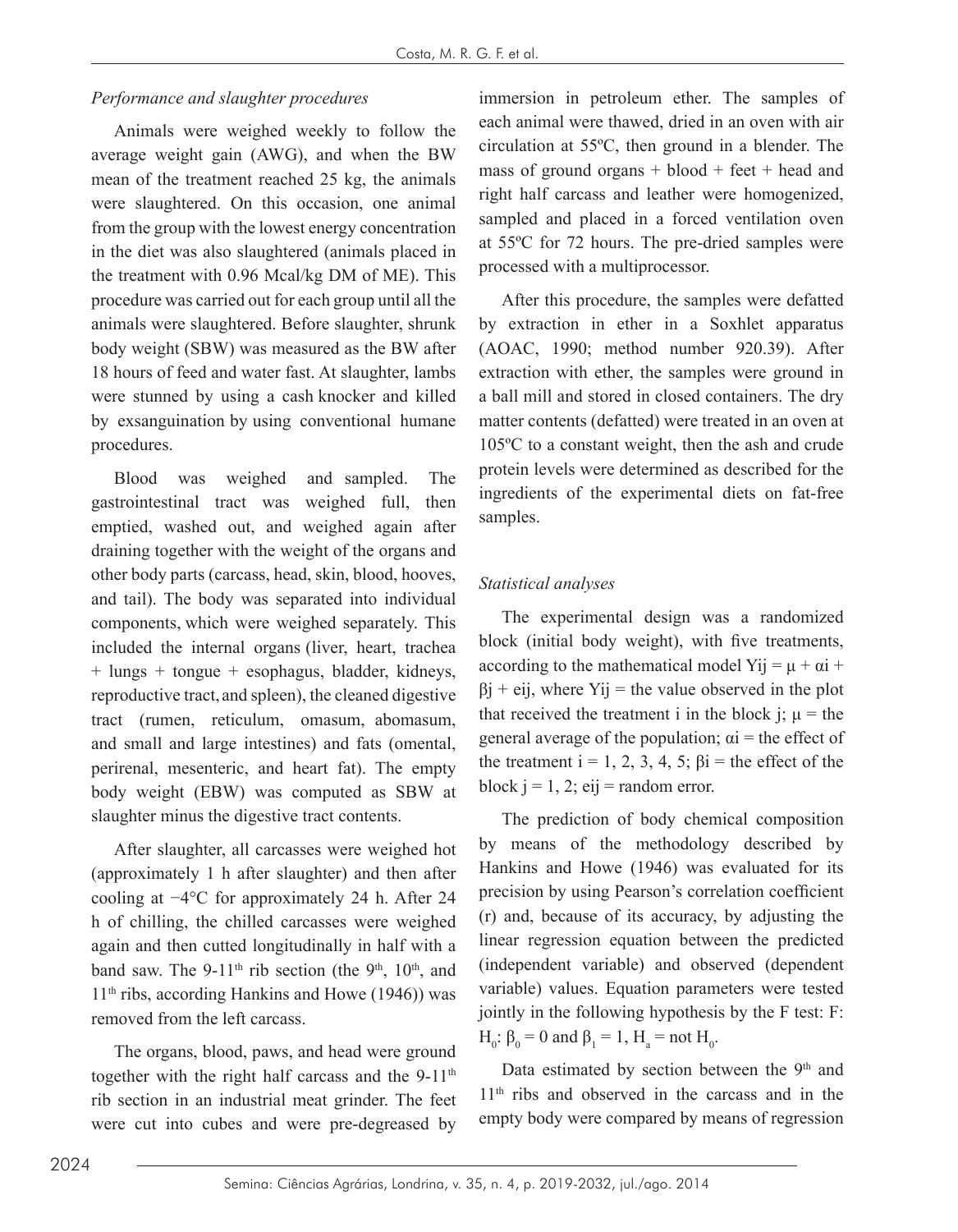analysis, so H<sub>0</sub>:  $\beta_0 = 0$  and  $\beta_1 = 1$  and H<sub>a</sub>: not H<sub>0</sub>. A significant difference was found between the observed and estimated values with a P value lower than 0.05.

The statistical analyses were performed using PROC GLM of SAS version 9.0 (SAS, 2003). An orthogonal partition of the sum of the square of treatments into linear, quadratic and cubic degree effects was obtained by analysis of variance. The regression equation was adjusted when significance was observed, using PROC REG SAS (9.0).

#### **Results and Discussion**

Statistical analyses of the regressions found in this study (Table 3) showed that the null hypothesis for the four chemical components was not rejected, i.e., the HH section provides a satisfactory estimate of the ether extract and crude protein contents in the carcass of Morada Nova sheep (Table 4).

**Table 3.** Estimates of parameters, descriptive values of probability for null hypothesis, coefficient of determination  $(r^2)$  and Pearson's correlation coefficient (r) for estimated and observed values of the percentages of ether extract, crude protein, ash and water.

|               |          |           | Regression              |         |      |      |
|---------------|----------|-----------|-------------------------|---------|------|------|
| Item          |          | Intercept | Inclination coefficient |         |      |      |
|               | Estimate | P Value   | Estimate                | P value |      |      |
| Ether extract | 0.830    | 0.003     | 0.867                   | ***     | 0.66 | 0.81 |
| Crude protein | .794     | 0.021     | 1.041                   | ***     | 0.79 | 0.88 |
| Ash           | 11.251   | 0.817     | 0.555                   | 0.865   | 0.68 | 0.83 |
| Water         | 7.552    | 0.065     | 0.878                   | ***     | 0.87 | 0.93 |

**Source**: Elaboration of the authors.

Ether extract content obtained by means of the HH section was underestimated in 18.27% and the ash content was overestimated in 54.71% (Figure 1). For crude protein values, the content of this component in the section HH appeared lower than value of 0.83% obtained directly from the carcass (Table 4).

By evaluating the estimate of carcass chemical composition by means of the HH section, a satisfactory correlation was observed between the estimated and the observed values for protein, ether extract, and ash. The best Pearson's correlation coefficient (r) was found for water content ( $r =$ 0.93), followed by protein  $(r = 0.88)$ , ash  $(r = 0.93)$ 0.83), and ether extract content  $(r = 0.81)$  (Table 3). Hankins and Howe (1946) observed a significant correlation of 0.83 for protein in the prediction for chemical composition in cattle carcasses, a value close to the one obtained in the present experiment. Powel and Huffman (1968), when evaluating different methods of carcass chemical composition prediction, reported that the method developed by Hankins and Howe (1946) was the most accurate method for the estimation of ether extract ( $r^2 = 0.94$ ) and protein content ( $r^2$  = 0.96) in the carcass.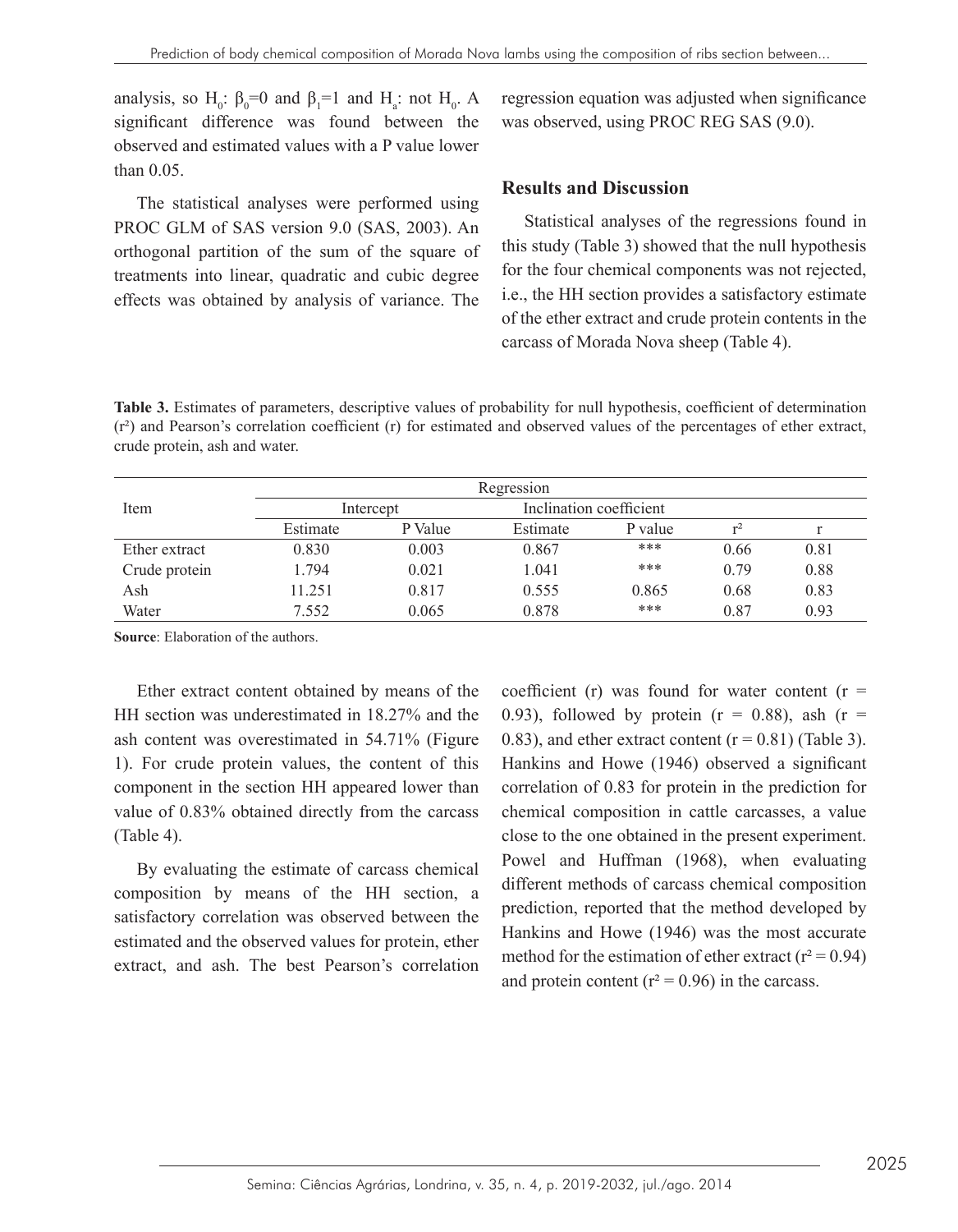| Component                      | Carcass composition | HH section composition |
|--------------------------------|---------------------|------------------------|
|                                |                     | Ether extract          |
| Mean $(\% )$                   | 25.80               | 28.83                  |
| Standard deviation $(\%)$      | 2.41                | 2.58                   |
| Amplitude of variation $(\% )$ | $3.63 - 12.75$      | $4.29 - 14.21$         |
|                                |                     | Crude protein          |
| Mean $(\% )$                   | 25.96               | 25.13                  |
| Standard deviation $(\%)$      | 3.20                | 3.76                   |
| Amplitude of variation $(\%)$  | $19.86 - 30.72$     | $18.02 - 31.88$        |
|                                |                     | Ash                    |
| Mean $(\% )$                   | 11.57               | 17.90                  |
| Standard deviation $(\%)$      | 2.48                | 1.66                   |
| Amplitude of variation $(\%)$  | $7.85 - 18.69$      | $14.63 - 22.02$        |
|                                |                     | Water                  |
| Mean $(\% )$                   | 71.68               | 70.48                  |
| Standard deviation $(\%)$      | 3.57                | 3.37                   |
| Amplitude of variation $(\%)$  | $61.23 - 81.49$     | $61.23 - 79.00$        |
|                                |                     |                        |

**Table 4.** Means and amplitudes of variation for percentages of ether extract, crude protein, ash and water in the carcass of animals and in the HH section.

**Source**: Elaboration of the authors.

**Figure 1** Relationship between the contents of the ether extract (EE), crude protein (CP), ash and water observed in the carcass and in the HH section.



**Source:** Elaboration of the authors.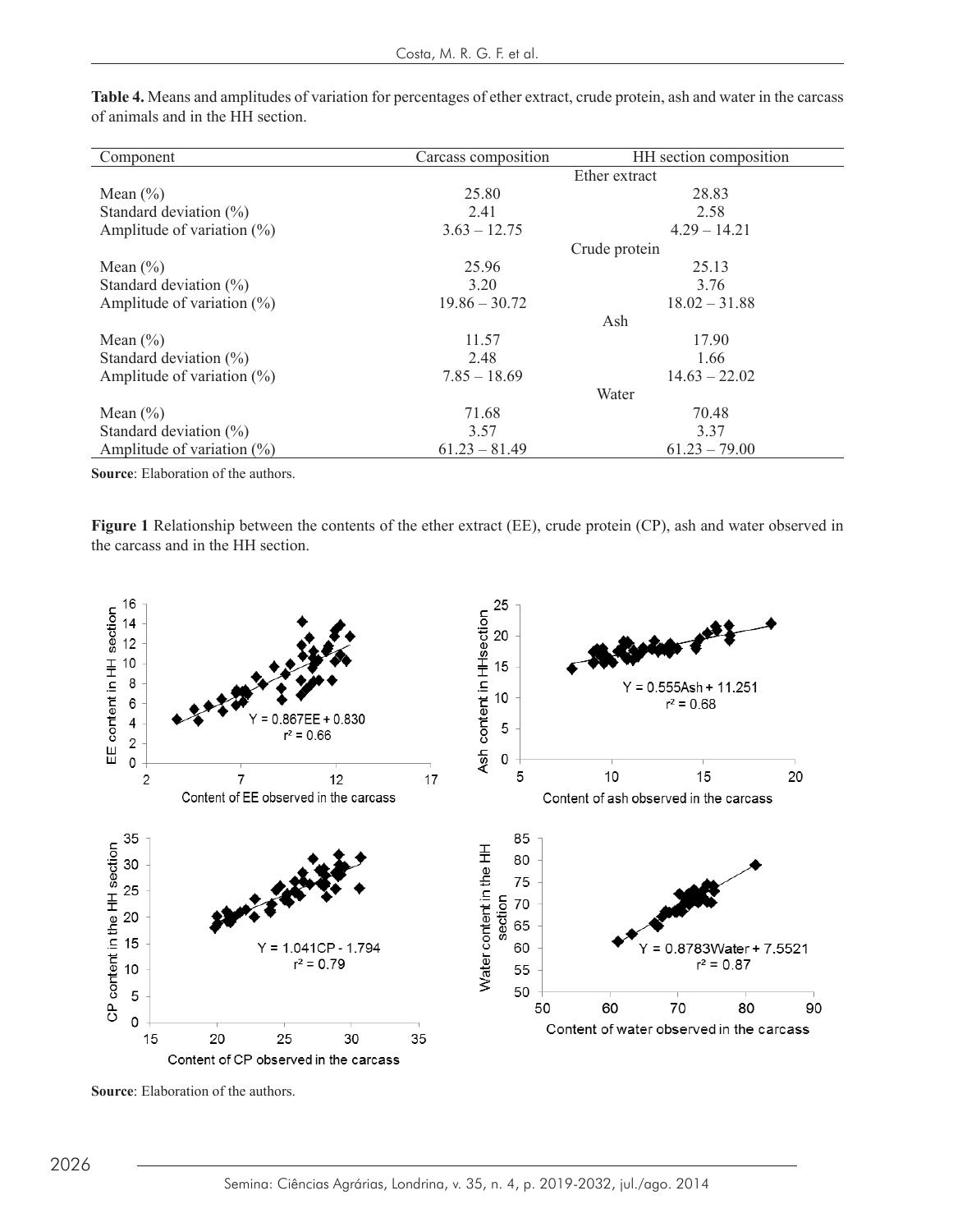According to Marcondes, Valadares Filho and Paulino (2009), for an indirect estimation of the chemical composition of an animal, equation to estimate these values from chemical composition of the HH section are needed. Some studies have already been carried out in Brazil to estimate in cattle, and some equations have been developed (SILVA et al., 2002; HENRIQUE et al., 2003; PAULINO et al., 2005). Valadares Filho, Paulino and Magalhães (2006) compiled Brazilian data and elaborated equations for predicting water, ether extract, protein, and minerals contents in the empty body weight of Zebu cattle, but additional studies for validation of these equations are needed.

The parameters of the regression equation percentages observed in the empty body for ether extract, crude protein, ash and water, according to the percentages of these components in the cutting of the 9-11<sup>th</sup> ribs, are in Table 5.

**Table 5.** Relationships among chemical components observed in the empty body and estimated by means of the HH section in Morada Nova lambs.

| Component          | Estimating equation  | Mean standard error |      |      |
|--------------------|----------------------|---------------------|------|------|
| Ether extract (EE) | $Y=0.238 + 0.952X$   | 1.39                | 0.89 | 0.94 |
| Crude protein (CP) | $Y = 1.226 + 1.035X$ | 1.42                | 0.90 | 0.95 |
| Ash                | $Y=12.254 + 0.4696X$ | 1.67                | 0.13 | 0.37 |
| Water              | $Y=11.696 + 0.828X$  | .27                 | 0.85 | 0.92 |

 $Y =$  estimate chemical component;  $X =$  component in HH section **Source**: Elaboration of the authors.

Thus, the composition of the empty body of Morada Nova sheep was estimated (Table 6) based on protein, fat, ash, and water contents in the HH section. The observed values for ether extract, protein and water contents of the empty body were highly correlated (Figure 2) with estimated values using the chemical composition of the HH section for protein, fat, and water, with values of Pearson's correlation coefficient (r) equal to 0.94, 0.95 and 0.92, respectively. Peron et al. (1993), working with cattle, found significant correlations of 0.93 and 0.99 for protein and fat, respectively. Henrique et al. (2003) and Alleoni et al. (1997) also concluded that the percentage of ether extract in the empty body estimated by the HH section was highly correlated with the chemical composition of the empty body.

The results reported by Hankins and Howe (1946) and Kelly et al. (1968), when working with cattle in a study comparing the content of minerals in 9-11<sup>th</sup> rib cuts with the contents found in the carcass. found lower coefficients of correlation, which led the authors to conclude that the use of this cut for predicting the content of minerals in the carcass would be questionable. Linear regression between the empty body composition and the composition of the HH section was done to obtain prediction equations of the chemical composition of the empty body (EB) (Table 3).

Values of the contents of ether extract, protein, and water of the empty body estimated using the chemical composition of the HH section were close to the values observed when the chemical composition of the carcass was used for determining the body content of the empty body (Table 6). For ash content in the empty body, the value obtained was overestimated by 39.90% when the chemical composition of the HH section was used (Figure 2).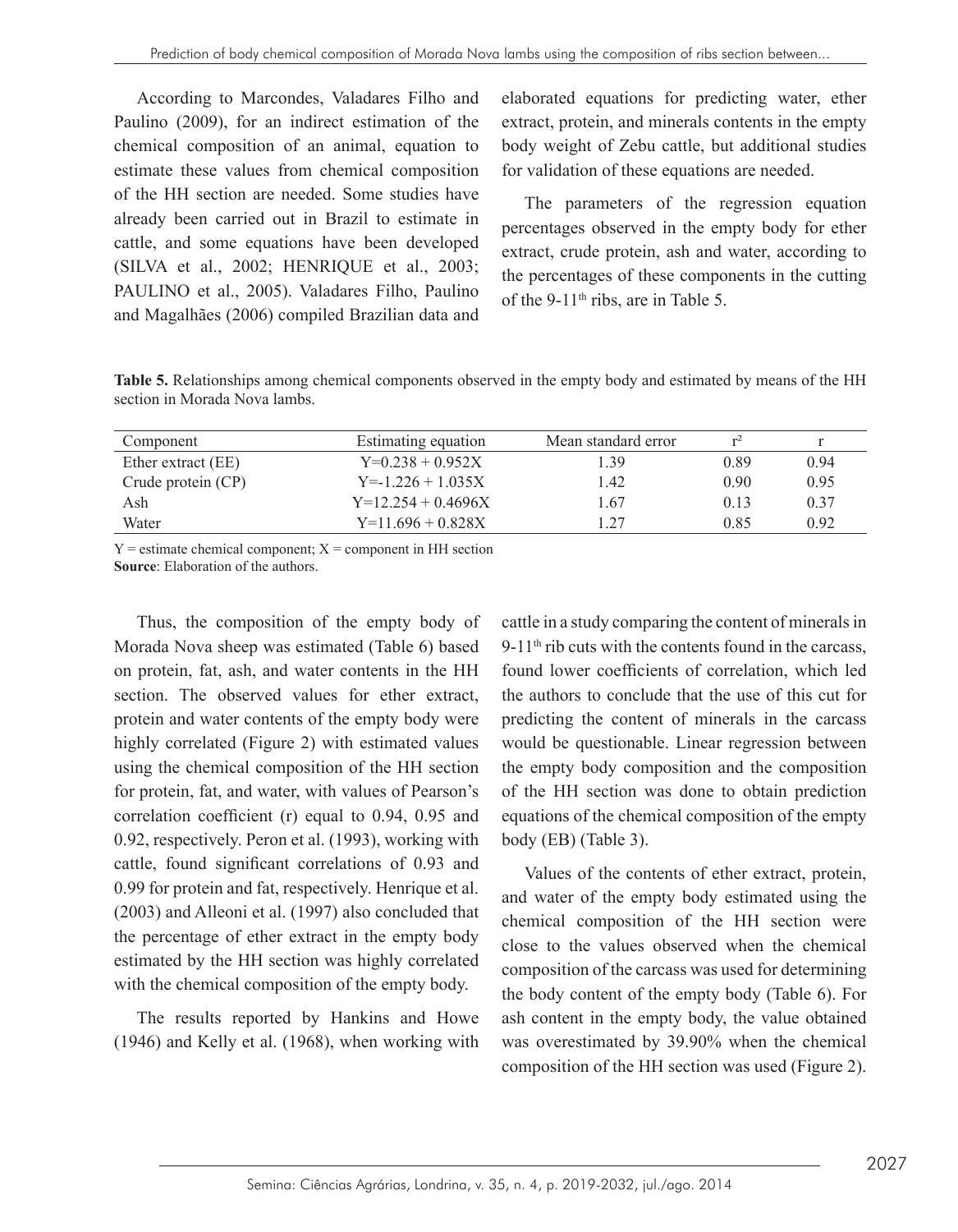| Component                      | Observed composition | Estimated composition |  |  |
|--------------------------------|----------------------|-----------------------|--|--|
|                                | Ether extract        |                       |  |  |
| Mean $(\% )$                   | 9.64                 | 9.20                  |  |  |
| Standard error $(\% )$         | 2.55                 | 2.57                  |  |  |
| Amplitude of variation $(\%)$  | $3.01 - 12.57$       | $2.42 - 12.47$        |  |  |
|                                |                      | Crude protein         |  |  |
| Mean $(\% )$                   | 22.53                | 22.20                 |  |  |
| Standard error $(\% )$         | 2.69                 | 2.93                  |  |  |
| Amplitude of variation $(\%)$  | $18.13 - 27.99$      | $17.04 - 28.61$       |  |  |
|                                | Ash                  |                       |  |  |
| Mean $(\% )$                   | 10.63                | 17.69                 |  |  |
| Standard error (%)             | 1.77                 | 2.26                  |  |  |
| Amplitude of variation $(\%)$  | $8.68 - 14.84$       | $10.01 - 20.89$       |  |  |
|                                | Water                |                       |  |  |
| Mean $(\% )$                   | 65.95                | 68.03                 |  |  |
| Standard error $(\% )$         | 3.62                 | 3.25                  |  |  |
| Amplitude of variation $(\% )$ | $60.09 - 75.76$      | $63.46 - 74.71$       |  |  |

**Table 6.** Means and amplitude of variation for percentages of ether extract, crude protein, ash and water observed in the empty body and estimated by means of the HH section.

**Source**: Elaboration of the authors.

Figure 2. Relationship between the observed contents of ether extract (EE), crude protein (CP), ash and water in the empty body (EB) and estimated by means of the HH section.



**Source**: Elaboration of the authors.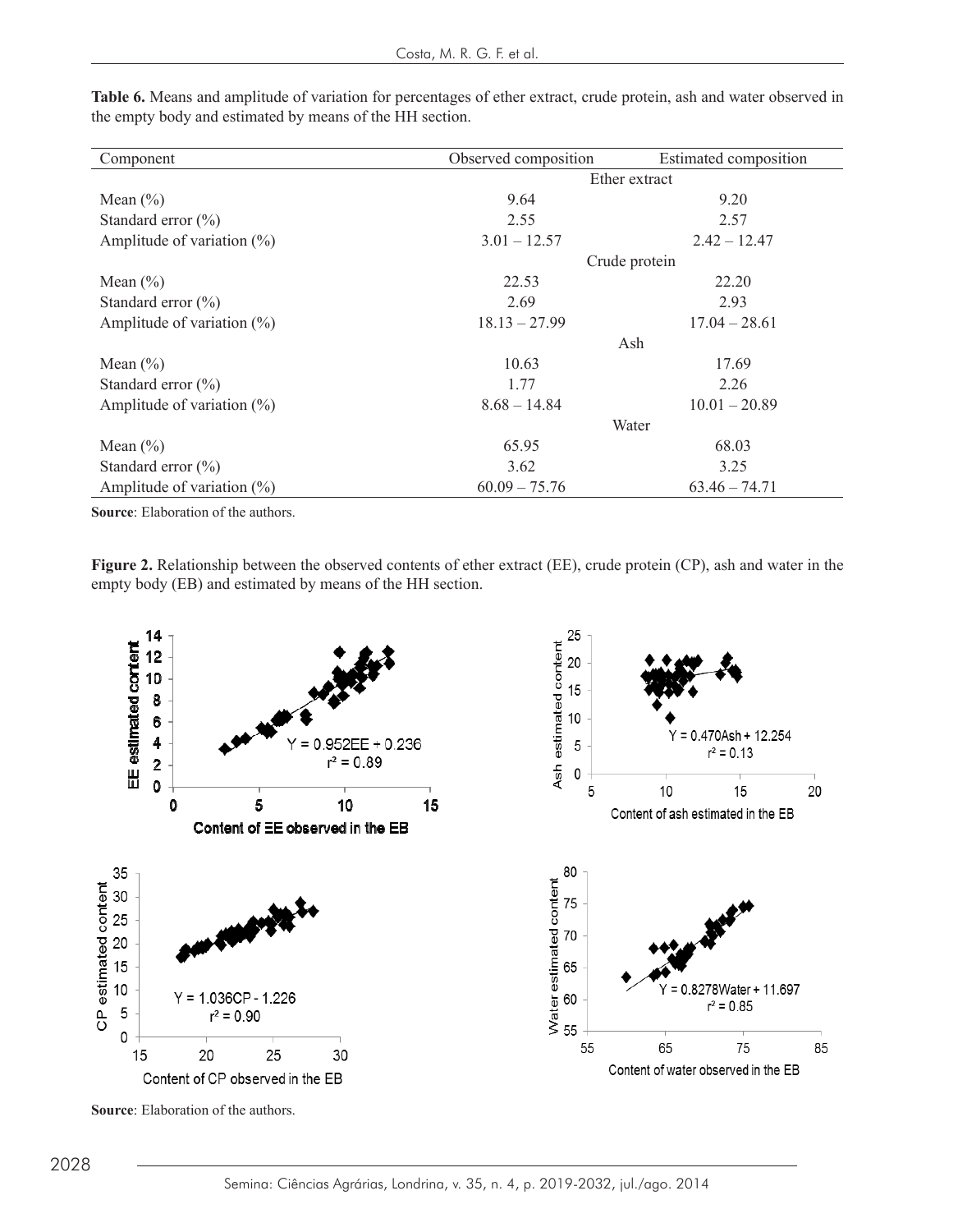According to Paulino et al*.* (2005), although the coefficient of determination obtained by regression between the values of ash content in the EB estimated using the chemical composition of HH section and the one obtained using the carcass composition were lower than those concerning the protein and ether extract contents, this does not invalidate the method of estimation, as was previously discussed for the estimation of the physical composition of the carcass.

The generated equations did not reflect a high degree of precision for the mineral content, as well as, the one obtained for the other constituents. Several authors have pointed out lower precision of the estimate of mineral contents in the empty body or in the carcass from the composition of ribs cuts (HANKINS; HOWE, 1946; LANNA et al., 1995; HENRIQUE et al., 2003).

The 9-11<sup>th</sup> rib section has been widely used to predict body (LANNA et al., 1995; ALLEONI et al., 1997) and carcass (HANKINS; HOWE, 1946, MILLER et al., 1988; LANNA et al., 1995) composition in cattle. Medeiros (2001) and Teixeira (2004) reported a high-precision body composition estimate using the chemical composition of the  $9-11<sup>th</sup>$  ribs in goats. However, the inclination and intercepts of the regressions differed according to the population. The results showed that the section HH was moderately accurate and precise in predicting body fat, but it was unsatisfactory in the prediction of protein, water and ash body content (FERNANDES et al., 2008).

The equations adjusted for ether extract and protein contents in the empty body presented high coefficients of determination and reduced estimation standard errors as a function of the ether extract and protein contents in the HH section, which allows us highly precisely infer that it is possible to estimate body composition from the 9-11<sup>th</sup> ribs of Morada Nova lambs, corroborating the results described by Paulino et al*.* (2005) for Nellore x *Bos taurus* crossbred cattle.

From ether extract, protein, ash and water carcass and chemical composition of the section between the  $9<sup>th</sup>$  and  $11<sup>th</sup>$  ribs were obtained equations for predicting chemical composition of the empty body for Morada Nova lambs:

%EE =  $-6.443+2.879*%$ EE in HH section (r<sup>2</sup> = 0.76);

%CP =  $-21.05+3.052*%$ CP in HH section (r<sup>2</sup> = 0.83);

%Ash =  $4.52 - 0.362*$ %Ash in HH section ( $r^2$  = 0.15);

%Water =  $7.55 + 0.878$  %Water in HH section ( $r^2$  = 0.85)

# **Conclusion**

The results presented in this study indicate that the chemical composition of the organs plus blood and the  $9-11<sup>th</sup>$  rib section accurately predict the composition of protein, fat, ash, and water in the body in Morada Nova lambs.

Further experiments should be conducted with more animals to assess the validity of the results obtained in this experiment.

## **References**

AGRICULTURAL AND FOOD RESEARCH COUNCIL – AFRC. *Energy and protein requirements of ruminants.* Wallingford: Commonwealth Agricultural Bureaux International, 1993. 159 p.

ALLEONI, G. F.; LEME, P. R.; BOIN, C.; NARDON, R. F.; DEMARCHI, J. J. A. A.; VIEIRA, P. F.; TEDESCHI, L. O. Avaliação da composição química e física dos cortes da costela para estimar a composição química corporal de novilhos Nelore. *Revista Brasileira de Zootecnia*, Viçosa, v. 26, n. 2, p. 382-390, 1997.

ASSOCIATION OF OFFICIAL ANALYTICAL CHEMISTS – AOAC**.** *Official methods of analysis*. 15th ed. Virginia: Arlington, 1990. 1298 p.

CASALI, A. O.; DETMANN, E.; VALADARES FILHO, S. C.; PEREIRA, J. C.; HENRIQUES, L. T.; FREITAS, S. G.; PAULINO, M. F. Influência do tempo de incubação e do tamanho de partículas sobre os teores de compostos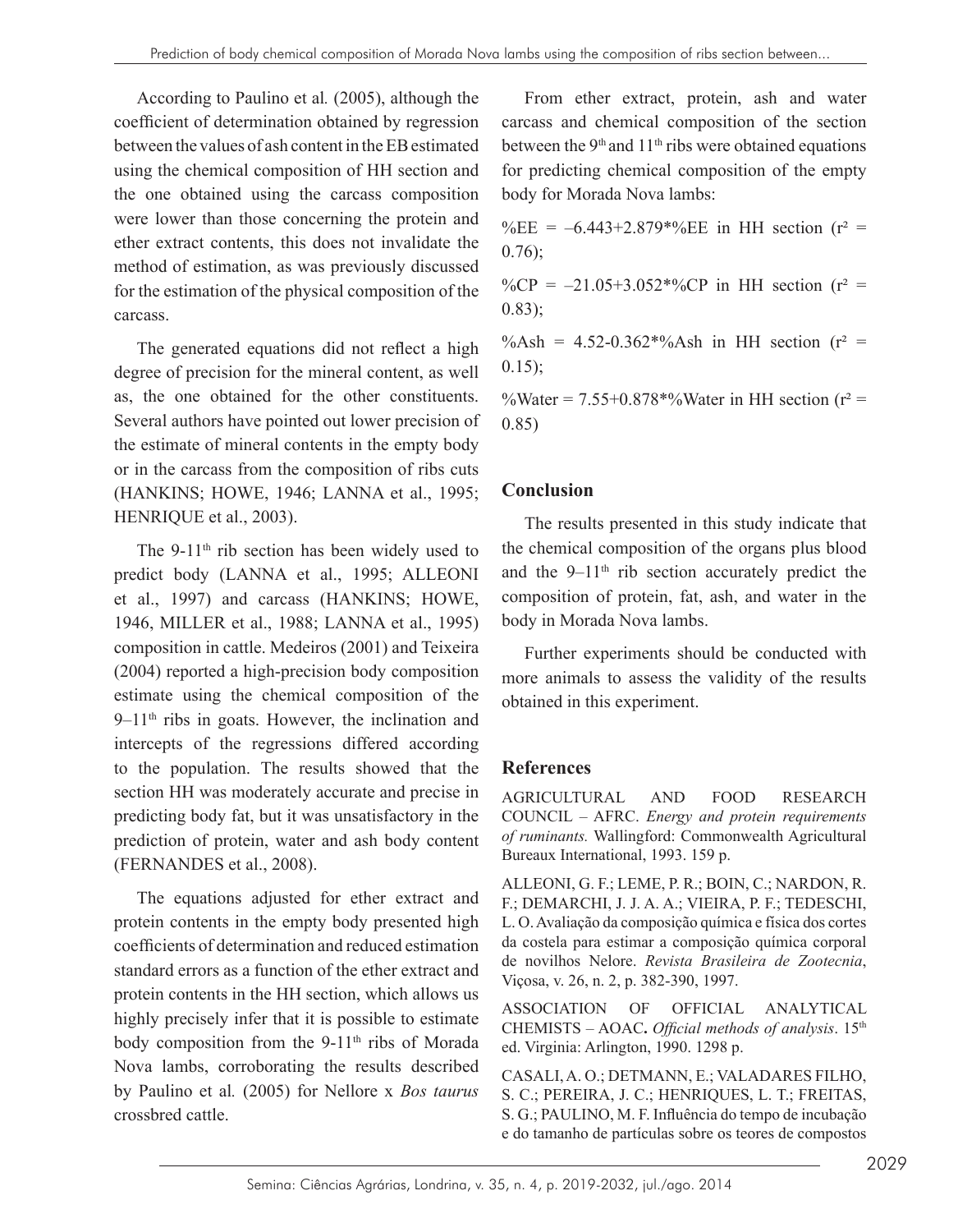indigestíveis em alimentos e fezes bovinas obtidos por procedimentos *in situ*. *Revista Brasileira de Zootecnia*, Viçosa, v. 37, n. 2, p. 335-342, 2008.

CROOKER, B. A.; WEBER, W. J.; ANDREW, S. M. Development and use of deuterium oxide dilution equations to predict body composition of Holstein cows. In ENERGY METABOLISM OF FARM ANIMALS, 14., 1998, Wallingford. *Proceddings*… CAB International: Wallingford, UK, 1998. p. 177-180.

FERNANDES, M. H. M. R.; RESENDE, K. T.; TEDESCHI, L. O.; FERNANDES JUNIOR, J. S.; TEIXEIRA, I.; CARSTENS, G. E.; BERCHIELLI, T. T. Predicting the chemical composition of the body and the carcass of 3/4Boer×1/4Saanen kids using body components. *Small Ruminants Research*, Newton, v. 75, n. 1, p. 90-98, 2008.

GUIROY, P. J.; FOX, D. G.; TEDESCHI, L. O.; BAKER, M. J.; CRAVEY, M. D. Predicting individual feed requirements of cattle fed in groups. *Journal of Animal Science*, Champaign, v. 79, n. 8, p. 1983-1995, 2001.

HALL, M. B. *Calculation of non-structural carbohydrate content of feeds that contain non-protein nitrogen.* Gainesville: University of Florida, 2000. (Bulletin, n. 339: A25).

HANKINS, O. G.; HOWE, P. E. *Estimation of the composition of beef carcasses and cuts*. Washington: United States Department of Agriculture, 1946. 20 p. (Technical Bulletin, 926).

HENRIQUE, W.; SAMPAIO, A. A. M.; LEME, P. R.; ALLEONI, D. F.; LANNA, D. P. D. Estimativa da composição química corporal de tourinhos Santa Gertrudis a partir da composição química e física das 9ª-10ª-11ª costelas. *Revista Brasileira de Zootecnia*, Viçosa, v. 32, n. 3, p. 709-718, 2003.

KELLY, R. F.; FONTENOT, J. P.; GRAHAM, P. O.; WILKISON, W. S.; KINCAID, C. M. Estimates of carcass composition of beef cattle fed at different planes od nutrition. *Journal of Animal Science*, Champaign, v. 27, n. 3, p. 620-627, 1968.

KIRTON, A. H.; DUGANZICH, D. M.; FEIST, C. L.; BENNETT, G. L.; WOODS, E. G. Prediction of lamb carcass composition from GR and carcass weight. In: NEW ZEALAND SOCIETY OF ANIMAL PRODUCTION, 45., 1985, New Zealand. *Proceedings*… New Zealand: New Zealand Soc. Anim. Prod., 1985. p. 63-65.

KRAYBILL, H. F.; BITTER, H. L.; HANKINS, O. G. Body composition of cattle. II. Determination of fat and water content from measurement of body specific gravity. *Journal of Applied Physiology*, Bethesda, v. 4, n. 7, p. 575-583, 1952.

LANNA, D. P. D.; BOIN, C.; ALLEONI, G. F.; LEME, P. R. Estimativa da composição química corporal de tourinhos nelore através da gravidade específica. *Revista Brasileira de Zootecnia*, Viçosa, v. 24, n. 3, p. 351-362, 1995.

LICITRA, G.; HERNANDEZ, T. M.; VAN SOEST, P. J. Standardization of procedures for nitrogen fractionation of ruminant feeds. *Animal Feed Science and Technology*, Amsterdam, v. 57, n. 4, p. 347-358, 1996.

MARCONDES, M. I.; TEDESCHI, L. O.; VALADARES FILHO, S. C.; CHIZZOTTI, M. L. Prediction of physical and chemical body compositions of purebred and crossbred Nellore cattle using the composition of a rib section. *Journal of Animal Science*, Champaign, v. 90, n. 4, p. 1280-1290, 2012.

MARCONDES, M. I.; VALADARES FILHO, S. C.; PAULINO, P. V. R. Predição da composição corporal e da carcaça a partir da seção entre a 9ª e 11ª costelas em bovinos Nelore. *Revista Brasileira de Zootecnia*, Viçosa, v. 38, n. 8, p. 1597-1604, 2009.

MEDEIROS, A. N. *Body composition and net energy and protein requirements for maintenance and weight gain for goats Saanen in the initial growth*. 2001. PhD Thesis (Doctor in Animal Science) – State University of São Paulo, São Paulo.

MERTENS, D. R. Gravimetric determination of amylasetreated neutral detergent fiber in feeds with refluxing in beakers or crucibles: collaborative study. *Journal of AOAC International*, Gaithersburg, v. 85**,** n. 6, p. 1217- 1240, 2002.

MILLER, M. F.; CROSS, H. R.; BAKER, J. F.; BYERS, F. M.; RECIO, H. A. Evaluation of live and carcass techniques for predicting beef carcass composition. *Meat Science*, Champaign, v. 23, n. 2, p. 111-129, 1988.

NATIONAL RESEARCH COUNCIL – NRC. Nutrient requirements of beef cattle. 7<sup>th</sup> ed. National Academy Press: Washington, DC, 2000. 242 p.

\_\_\_\_\_\_. Nutrient requirements of small ruminants: sheep, goats, cervids, and new world camelids. 6<sup>th</sup> ed. National Academy Press: Washington, DC, 2007. 384 p.

NOUR, A. Y. M.; THONNEY, M. L. Chemical composition of Angus and Holstein carcasses predicted from rib section composition. *Journal of Animal Science*, Champaign, v. 72, n. 5, p. 1239-1241, 1994.

PAULINO, P. V. R.; COSTA, M. A. L.; VALADARES FILHO, S. C.; PAULINO, M. F.; VALADARES, R. F. D.; MAGALHÃES, K. A.; DETMAN, E.; PORTO, M. O.; MORAES, K. A. K. Validação das equações desenvolvidas por Hankins e Howe para predição da composição da carcaça de zebuínos e desenvolvimento